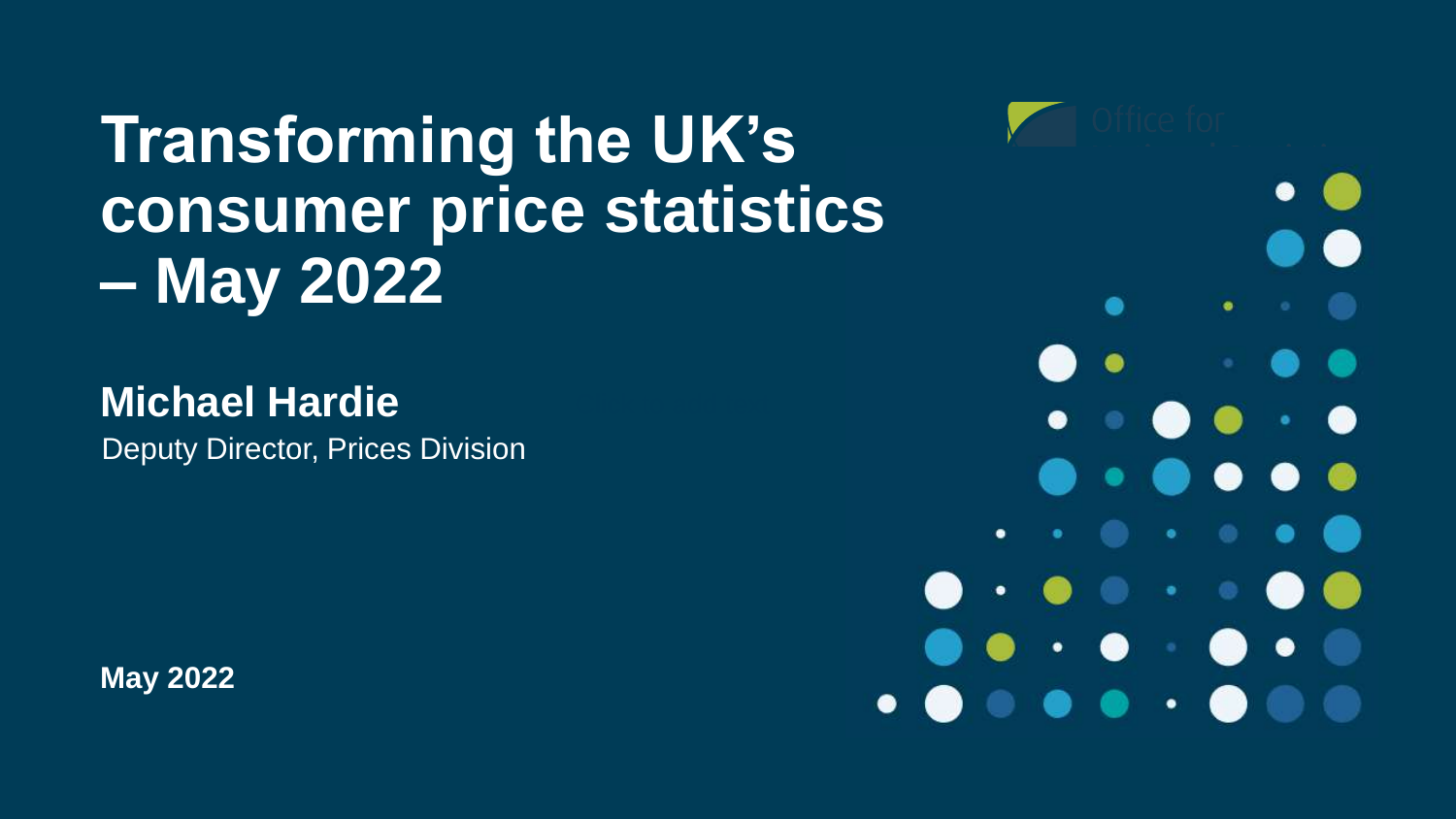### **Prices Landscape**



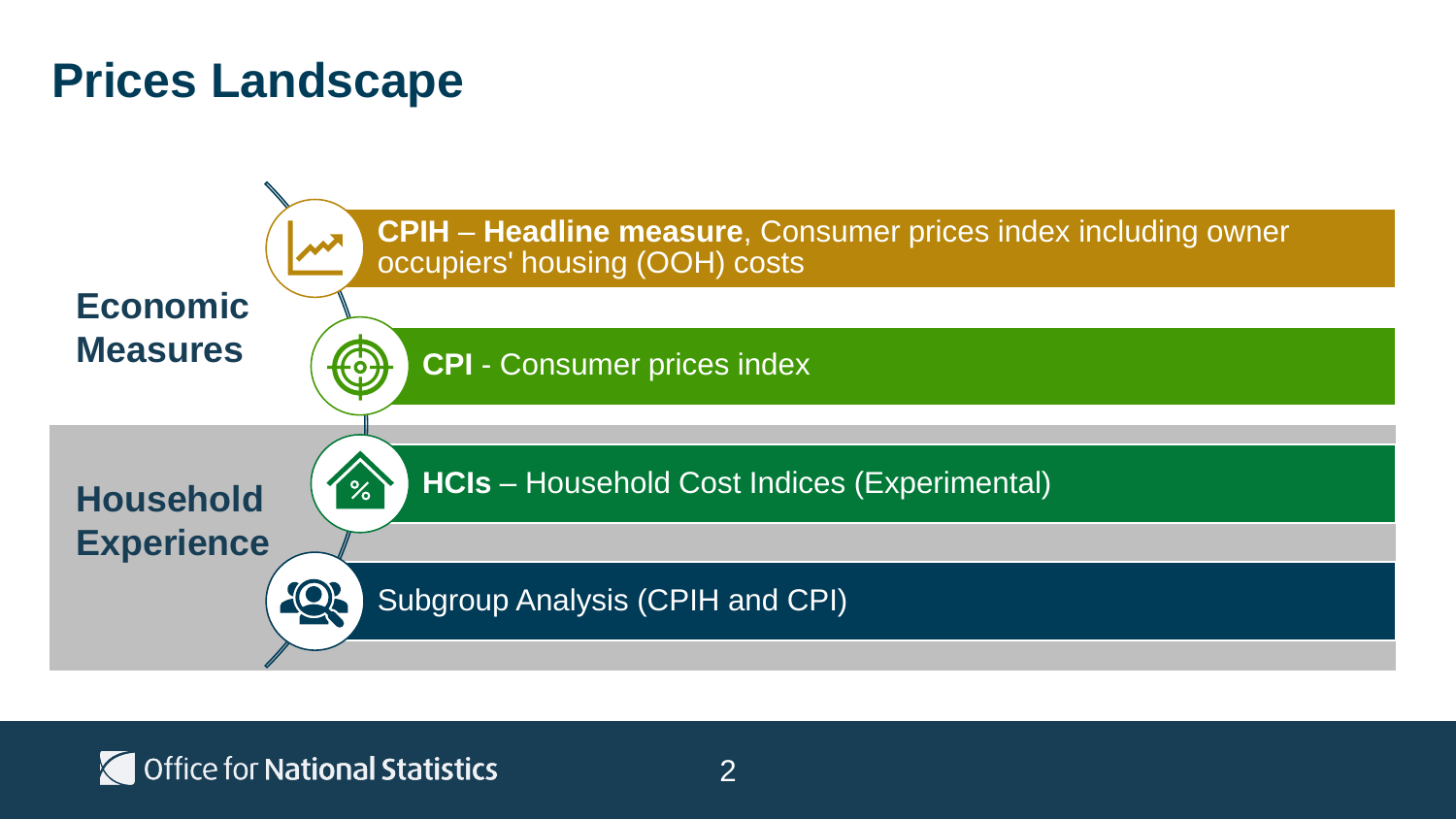## **Consumer prices transformation: Alternative data sources**

- Obtaining **robust sources of alternative data**, including web-scraping & scanner data
- **Researching methodologies** to most effectively incorporate the data
- Developing **statistical systems**
- Embedding new **processes**

This will be a **continuous programme** 

**of improvements** for consumer price statistics, allowing us to improve the accuracy, efficacy and representativity of consumer price inflation statistics.

Primarily, new data will help us to **inform the narrative** around what is driving inflation for our users

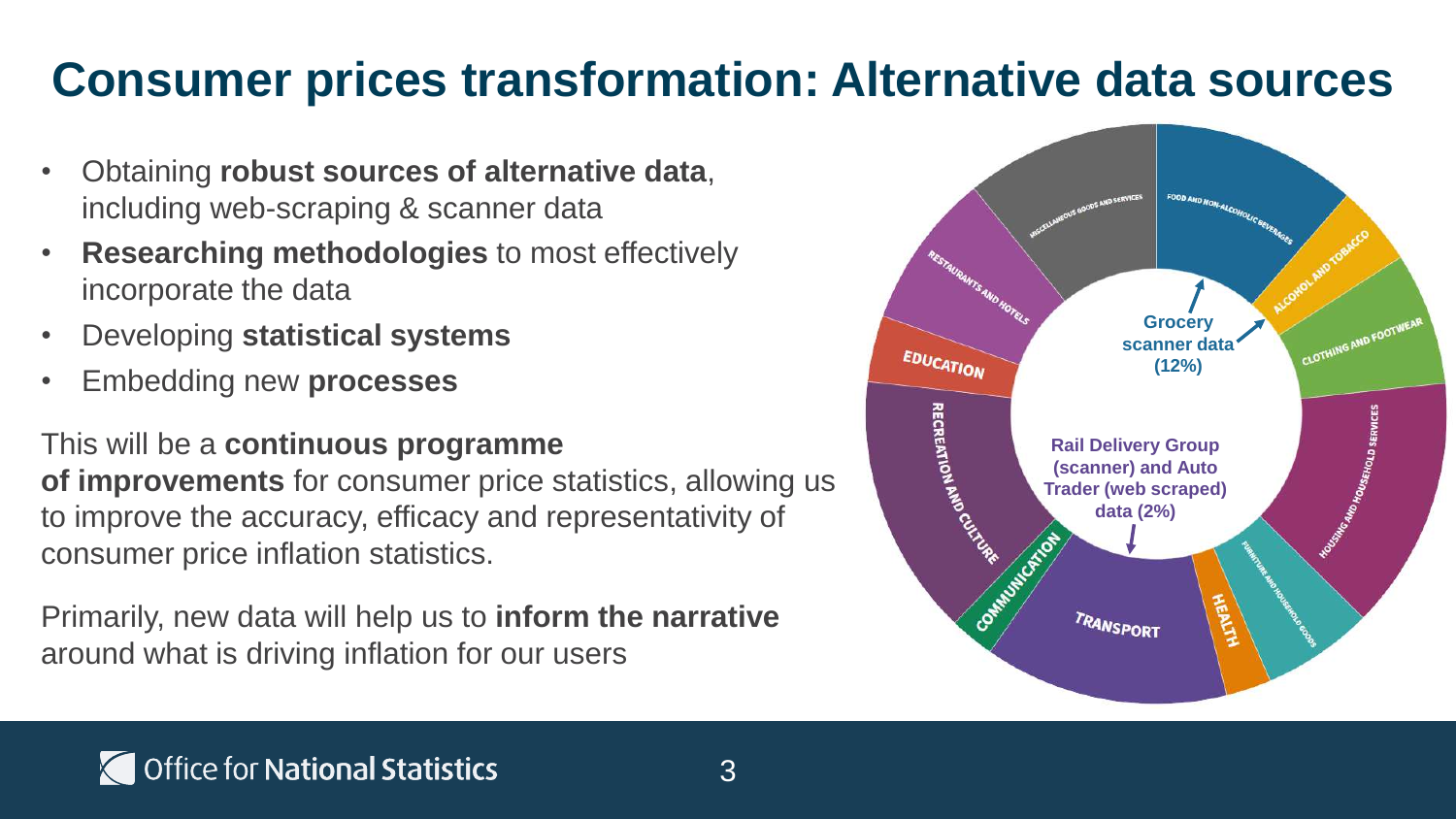# **Advantages of acquiring new data sources**

#### **Alternative data sources have several advantages:**

- ➢ Primarily **scanner** (transaction) **and web-scraped data**
	- Increased product coverage
	- More frequent collection
	- Scanner data: product-level weights
- ➢ **Goal: use traditional and alternative data in conjunction**

#### **Significant progress on data acquisition:**

- ➢ Regular scanner data feeds from grocery retailers, which now make up around 60**% of UK grocery market share.**
- $\triangleright$  Great progress on many of our other priority categories through administrative and web-scraped data providers, including **rail fares, used cars, clothing.**
- $\triangleright$  Increased in-house web scraping capability, with a long-term goal to bring all web scraping in-house

#### ONS to gather inflation data from supermarket checkout scanners



The Office for National Statistics will use "big data" by collecting information directly at the point of sale

The UK will soon see the most accurate and detailed measure of inflation in its history as the nation's official statistics body begins to collect price and transaction data directly from supermarket checkout scanners.

In a significant move to modernise the way that prices are collected to measure inflation, the Office for National Statistics is to start incorporating data taken from scanners in grocery stores across the UK.